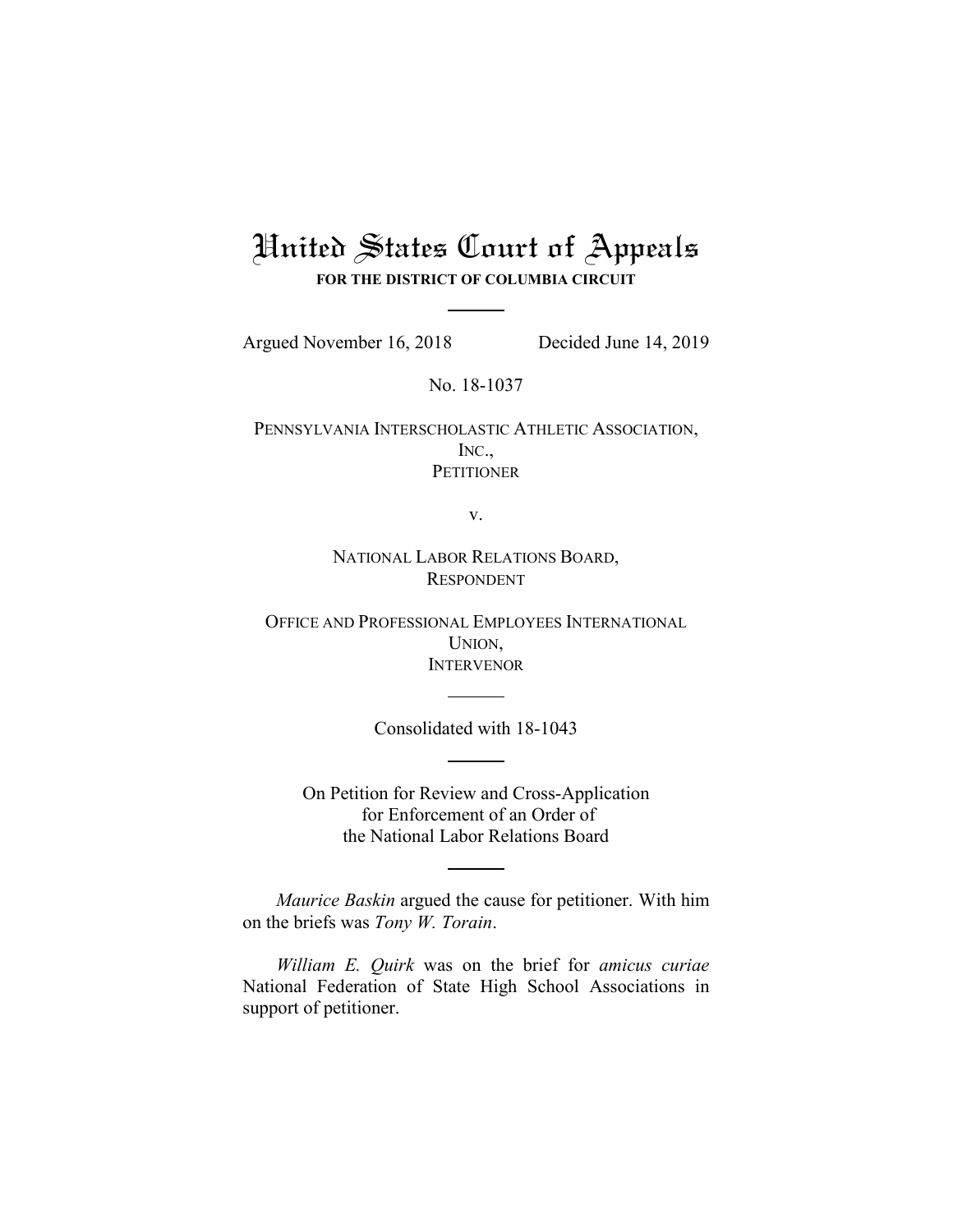*Eric Weitz*, Attorney, National Labor Relations Board, was on the brief for respondent. With him on the brief were *Peter B. Robb*, General Counsel, *John W. Kyle*, Deputy General Counsel, *Linda Dreeben*, Deputy Associate General Counsel, and *Usha Dheenan*, Supervisory Attorney.

*Melvin S. Schwarzwald* argued the cause for intervenor in support of respondent. With him on the brief was *Timothy Gallagher*.

*George N. Davies* was on the brief for *amicus curiae*  Association of Minor League Umpires, OPEIU Guild 332, in support of respondent.

Before: GARLAND, *Chief Judge*, and GRIFFITH and PILLARD, *Circuit Judges*.

Opinion for the Court filed by *Circuit Judge* GRIFFITH.

GRIFFITH, *Circuit Judge*: This case asks whether lacrosse officials working for the Pennsylvania Interscholastic Athletic Association (PIAA) are employees subject to the National Labor Relations Act (NLRA) or independent contractors exempt from its protections. "[T]here is no shorthand formula or magic phrase that can be applied to find the answer . . . ." *NLRB v. United Ins. Co. of Am.*, 390 U.S. 254, 258 (1968). Rather, we must evaluate all aspects of the relationship using several factors from the common law of agency as a guide. Because the weight of the evidence demonstrates that the officials are independent contractors, we grant PIAA's petition.

I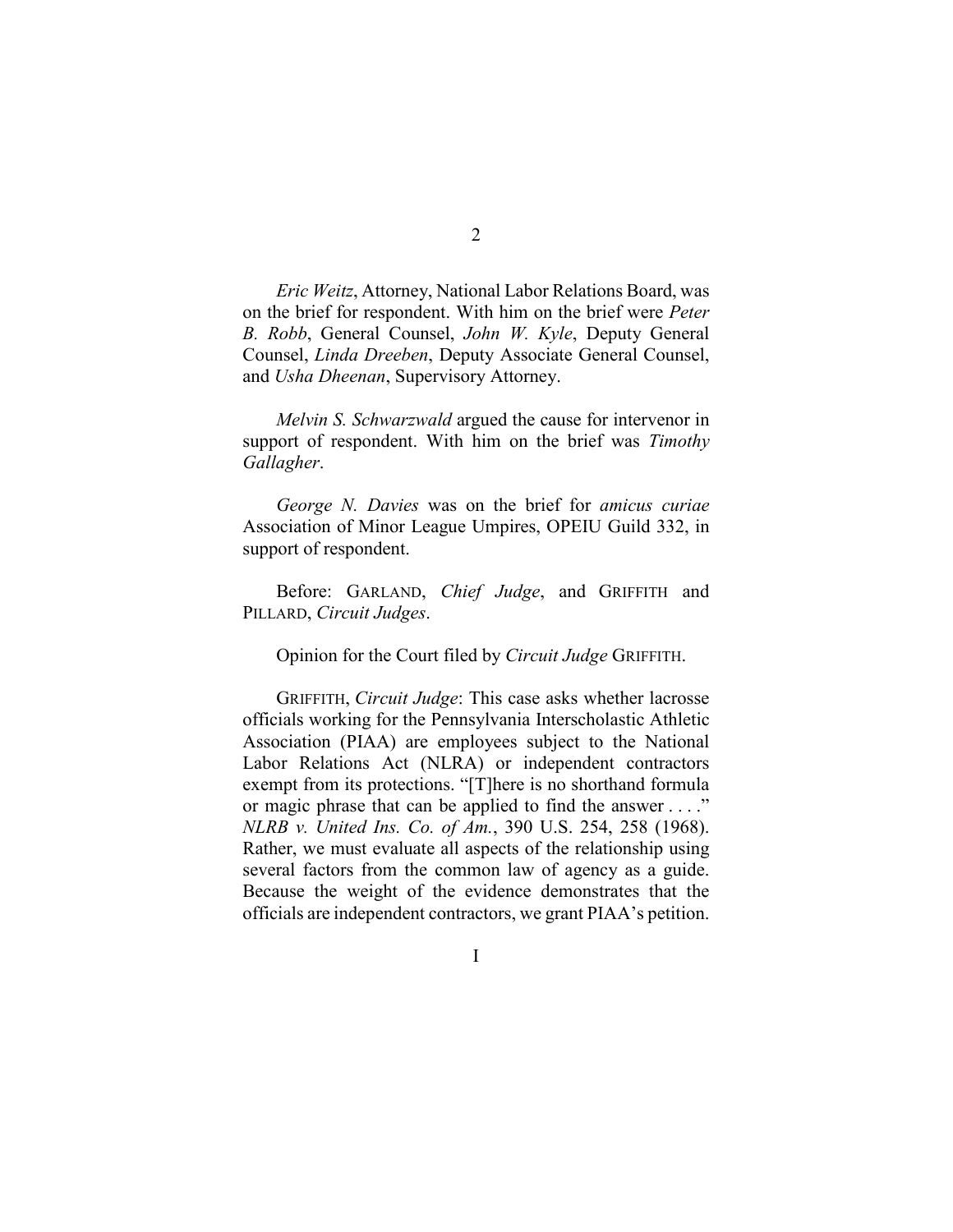PIAA develops and administers rules and procedures for 20 sports for more than 1,600 junior high and high schools in 12 geographic districts throughout Pennsylvania. It also selects officials to referee these sports. Officials must meet certain criteria to join and, once hired, must comply with certain rules to remain PIAA officiators.

In 2015, the Office and Professional Employees International Union (the "Union") filed a petition with the National Labor Relations Board (NLRB) seeking to represent approximately 140 individuals who officiate lacrosse games in Districts VII and VIII. PIAA contested the Union's right to hold an election on three grounds. First, PIAA claimed that it is a political subdivision of Pennsylvania, not an "employer," and is exempt from the NLRA. *See* 29 U.S.C. §§ 152(2), 158. Second, PIAA argued that the lacrosse officials are independent contractors, rather than "employees," and thus not protected by the Act. *See id.* §§ 152(3), 157. Finally, PIAA contended that even if it is an employer and the officials are employees, the officials were not eligible for certification as a bargaining unit because of the sporadic nature of their work.

The Regional NLRB Director rejected PIAA's arguments and directed that a Union election take place. PIAA petitioned the Board for review of the Regional Director's conclusions that it is an employer and the officials are employees. While that petition was pending, the Union conducted its election.

The Board took up only the issue of whether the officials are employees or independent contractors. *PIAA and Office & Prof'l Emps. Int'l Union*, 365 N.L.R.B. No. 107, at 1 n.2 (July 11, 2017); *see* J.A. 745 (explaining that the Regional Director's conclusion that PIAA was not a political subdivision did not raise "a substantial issue warranting review"). Two members voted to affirm the Regional Director's decision that the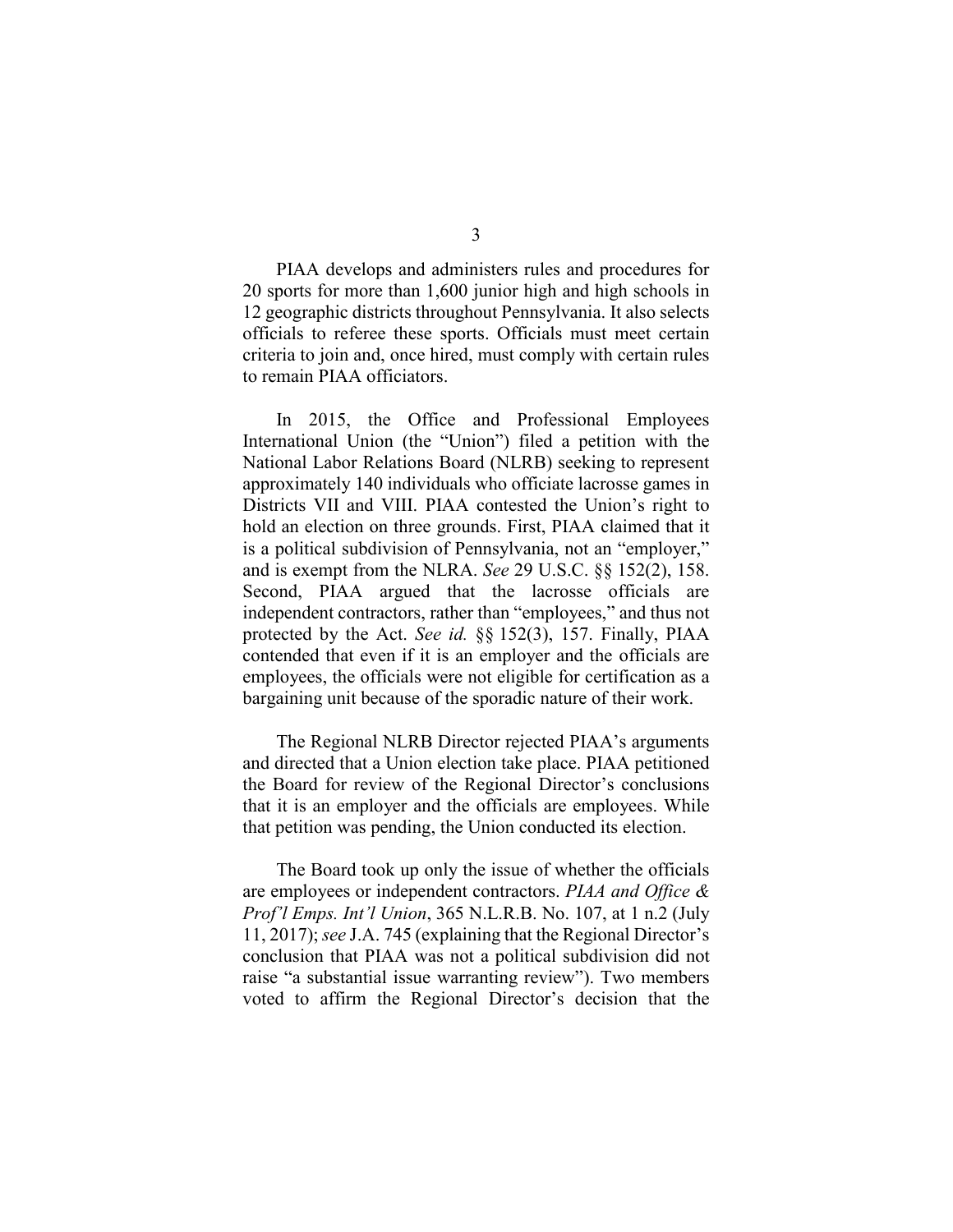officials are employees. The third dissented. *PIAA*, 365 N.L.R.B. No. 107, at 1.

PIAA subsequently refused to bargain with the Union, which the Board held was a violation of the NLRA. PIAA petitioned this court for review of the Board's conclusions, and the Board cross-applied for enforcement. We have jurisdiction over PIAA's petition pursuant to 29 U.S.C. § 160(f), and over the Board's cross-application pursuant to  $\S$  160(e).

#### II

Because the lacrosse officials who sought to join the Union are independent contractors, the NLRA does not apply to them, and we need not consider whether PIAA is a political subdivision or an employer.

### A

Determining whether a worker is an employee or independent contractor for purposes of the NLRA is more art than science. *See United Ins.*, 390 U.S. at 258. As a guide, we and the Board look to ten factors from § 220(2) of the Restatement (Second) of Agency, as well as "whether the workers have a 'significant entrepreneurial opportunity for gain or loss.'" *Lancaster Symphony Orchestra v. NLRB*, 822 F.3d 563, 565-66 (D.C. Cir. 2016) (quoting *Corp. Exp. Delivery Sys. v. NLRB*, 292 F.3d 777, 780 (D.C. Cir. 2002)).<sup>[1](#page-3-0)</sup>

<span id="page-3-0"></span><sup>&</sup>lt;sup>1</sup> The ten Restatement factors are: (1) the extent of the employer's control over the work; (2) whether the worker "is engaged in a distinct occupation or business"; (3) "the kind of occupation," and whether it "is usually done under the direction of the employer or a specialist without supervision"; (4) the skill required for the occupation; (5) who "supplies the instrumentalities, tools, and the place of work"; (6) "the length of time for which the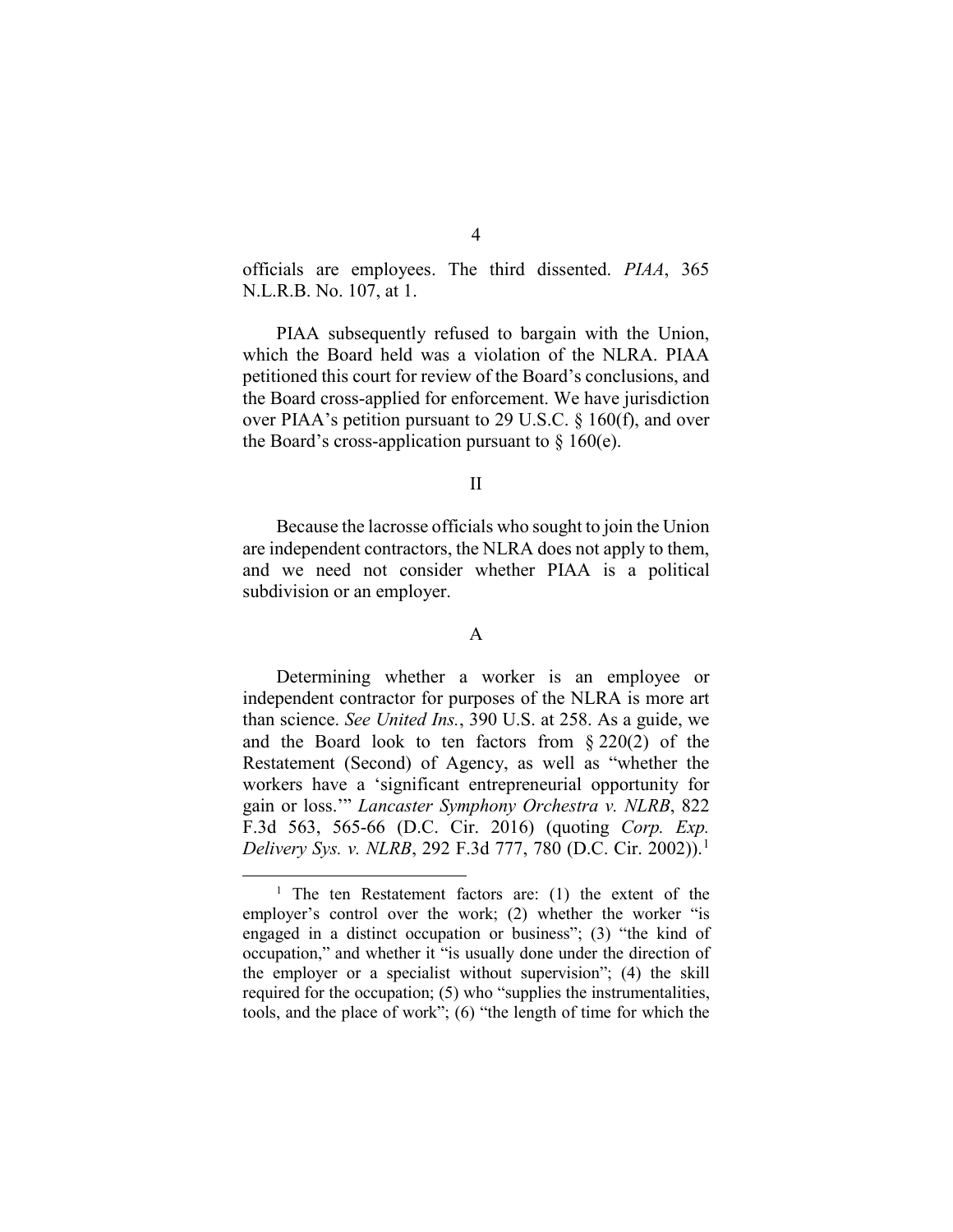"[N]o one factor" is *per se* determinative, however, and we cannot simply count up the factors on each side to declare a winner. *United Ins.*, 390 U.S. at 258; *FedEx Home Delivery v. NLRB* (*FedEx I*), 563 F.3d 492, 497 n.3 (D.C. Cir. 2009). Rather, we must "assess<sup>[]</sup> and weigh<sup>[]"</sup> "all of the incidents of the relationship . . . in light of the pertinent common-law agency principles" to identify the "decisive factors" in each particular case. *United Ins.*, 390 U.S. at 258.

As this analysis does not involve any "special administrative expertise that a court does not possess," *id.* at 260, we "need not accord the Board's decision that special credence which we normally show merely because it represents the agency's considered judgment," *Lancaster Symphony Orchestra*, 822 F.3d at 566 (quoting *C.C. Eastern, Inc. v. NLRB*, 60 F.3d 855, 858 (D.C. Cir. 1995)). "That said, because drawing [this] distinction requires an exercise of judgment about facts, to which we would ordinarily defer, we do not review the Board's determination de novo. Instead, we take a middle course, and will uphold the Board if at least it can be said to have made a choice between two fairly conflicting views." *Id.* (internal quotation marks, citations, and alterations omitted). However, we will reverse the Board if "the evidence, fairly considered, fails to support the conclusion that the [workers] are employees under traditional agency law principles." *N. Am. Van Lines, Inc. v. NLRB*, 869 F.2d 596, 604 (D.C. Cir. 1989).

 $\overline{a}$ 

person is employed"; (7) "the method of payment, whether by the time or by the job"; (8) whether the work is part of the employer's "regular business"; (9) whether "the parties believe they are creating the relation of master and servant"; and (10) whether the employer "is or is not in business." RESTATEMENT (SECOND) OF AGENCY § 220(2) (AM. LAW INST. 1958).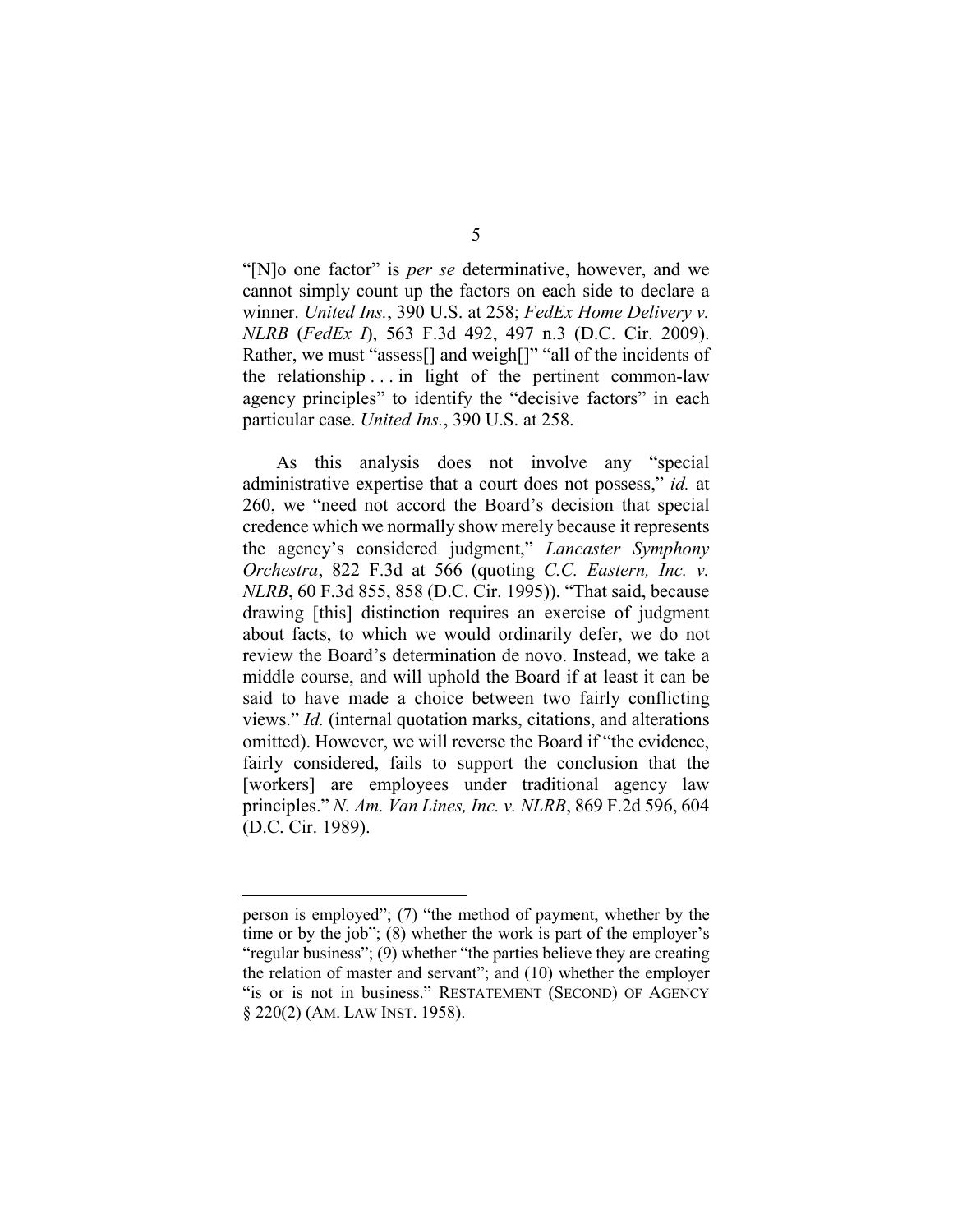We reverse the Board because it failed to adequately account for the strength of the two aspects of this relationship that most strongly favor independent-contractor status: the few times on which PIAA actually pays the officials and the short

duration of their employment.

The strongest factor supporting independent-contractor status is the fact that PIAA itself pays officials for *very* few games per year (factor 7); for the other games, officials are paid by the schools. During the 7-week regular season, officials typically work 2-3 games per week, though some work as few as 2 games total. Officials negotiate with and receive their pergame compensation directly from the schools. PIAA is not involved in the payment; it merely requires officials to sign contracts with the schools and stipulates that officials be paid with checks. In the 4-week postseason, by contrast, PIAA sets the per-game fee, selects officials, and pays them. *See*  RESTATEMENT (SECOND) OF AGENCY § 220(2) cmt. j (payment by the job, rather than by the hour, favors contractor finding). The postseason includes both intra- and inter-district championships. The record does not indicate how many games or days officials work during the intra-district championships, but officials work at most 4 days during the inter-district championships. But even assuming that each game occurs on a separate day and that officials work a similar amount during the regular season and the intra-district championships, this amounts to, at most, 8-10 days of postseason work. In fact, the Association represented without contradiction that *it pays the average official for only 3 games per year*, *see* Tr. of Oral Arg. at 10:4-8, and officials who do not referee any postseason

6 B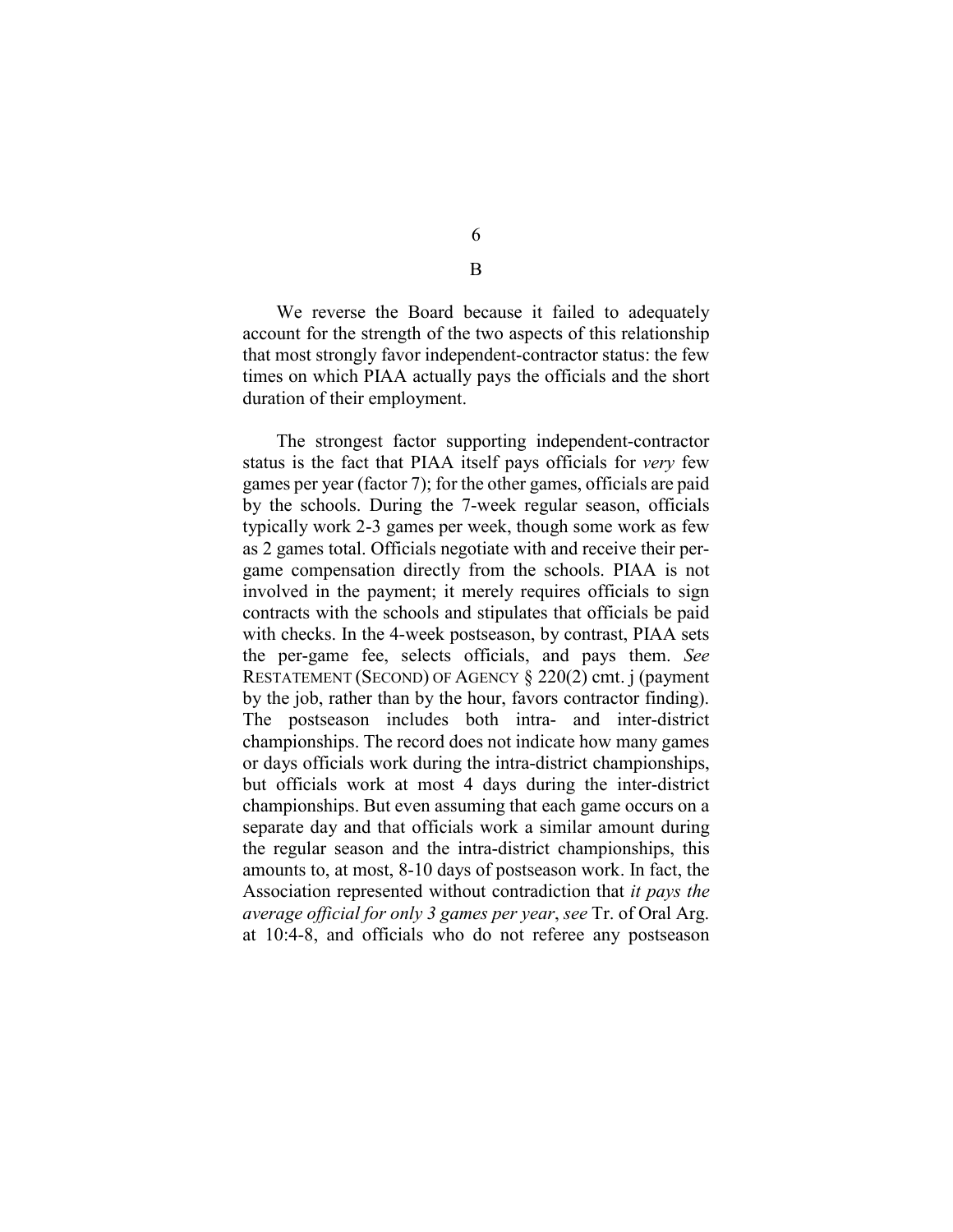games never receive payment from PIAA.<sup>[2](#page-6-0)</sup> It simply cannot be—as the Board thought—that the extent to which PIAA controls how the officials are compensated by the schools "outweighs" this other compelling evidence. *See PIAA*, 365 N.L.R.B. No. 107, at 8-9.

The fact that PIAA lacrosse officials are eligible to earn money from this position for only 11 weeks per year (factor 6) also strongly supports independent-contractor status. As we have explained, the average official works, at most, 22-31 days per year (14-21 in the regular season and 8-10 in the postseason). Further, even under a generous estimate, officials work only 2 hours per game (based on record evidence that each game lasts about 1 hour, *see* Tr. of Oral Arg. at 20:19- 21:5, and that officials must "[r]eport for duty at least 30 minutes before the scheduled start of" each game, J.A. 67). At oral argument, PIAA's counsel represented without contradiction that officials work "on average" only 20 hours per year. Tr. of Oral Arg. at 10:3-4. Whether 20 hours or 60, this heavily favors independent-contractor status. *See Lancaster Symphony Orchestra*, 822 F.3d at 568 (that musicians worked at most 140-150 hours per year favored independent-contractor status); *Pa. Acad. of the Fine Arts*, 343 N.L.R.B. 846, 846-47 (2004) (same, where models worked 1.5- 226 hours per semester).

The Board erroneously discounted this short duration of the officials' employment because "PIAA registers officials

<span id="page-6-0"></span> $2$  During the 2014-2015 lacrosse season, 12 of the 42 officiating spots in the inter-district playoffs went to officials from Districts VII and VIII. The record does not specify the number of spots available in the intra-district playoffs and inter-district championship game, or the breakdown by district. Still, it seems highly unlikely that every one of the approximately 140 lacrosse officials registered in Districts VII and VIII refereed a postseason game.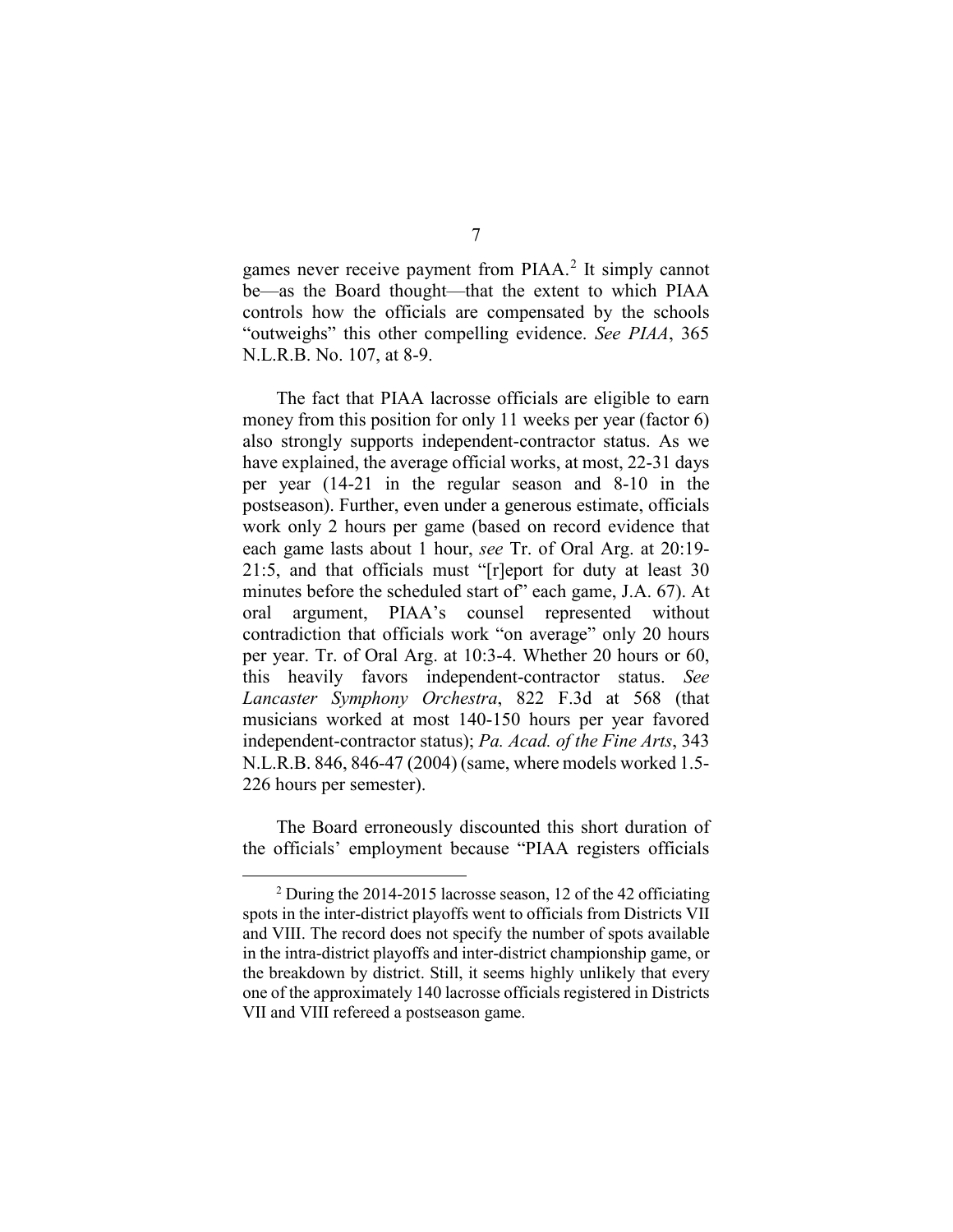annually," encourages re-registration, and "many officials work for PIAA for many years." *PIAA*, 365 N.L.R.B. No. 107, at 8. But unlike a worker who is automatically invited back year after year and, if available, assigned hours, PIAA officials must satisfy various criteria to re-register and there is no guarantee that registered officials will be selected to referee any games in a given year. *See In re Lancaster Symphony Orchestra*, 357 N.L.R.B. 1761, 1761 (2011).

Three other Restatement factors also suggest that PIAA's lacrosse officials are independent contractors, albeit not as strongly. Officiating lacrosse requires skill and expertise (factor 4), but not on the same level as a professional musician. *See* RESTATEMENT (SECOND) OF AGENCY § 220(2) cmt. h (work requiring education or skill suggests contractor relationship); *Lancaster Symphony Orchestra*, 822 F.3d at 568. The officials must provide their own equipment (factor 5), including whistles, pencils, and penalty markers. That suggests they are independent contractors but only weakly, for the cost of these supplies pales in comparison to that of a musical instrument or delivery truck. *See Lancaster Symphony Orchestra*, 822 F.3d at 569; *C.C. Eastern*, 60 F.3d at 858; *see also* RESTATEMENT (SECOND) OF AGENCY § 220(2) cmt. k (use of employer's tools suggests employee status, "especially if they are of substantial value"). And although PIAA designates the location of each postseason game, its member schools own and operate the fields. *See Lancaster Symphony Orchestra*, 822 F.3d at 569 (that orchestra supplied the concert hall favored employee status). As for the parties' understanding of their relationship (factor 9), numerous documents state that the officials are independent contractors, including the PIAA Constitution and Bylaws, the Officials' Manual, and the application to register as an official. Although PIAA unilaterally created these documents, which somewhat undercuts their value because the officials could not negotiate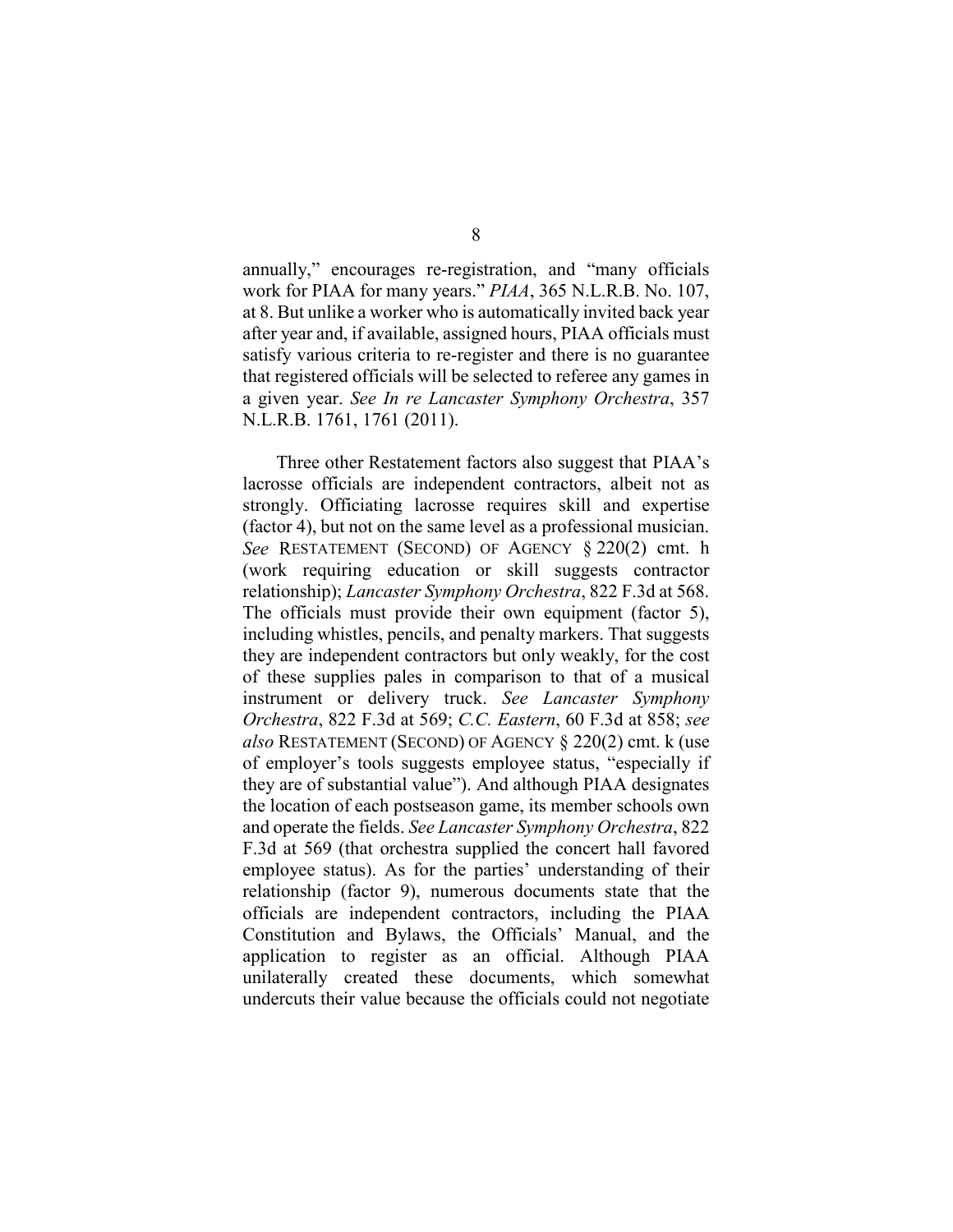the terms, *see Local 777, Democratic Union Org. Comm. v. NLRB*, 603 F.2d 862, 878-79 & n.45 (D.C. Cir. 1978), the officials still agreed to adhere to them. Moreover, the Association does not deduct withholdings on the very few days it issues the officials' paychecks. *See Lancaster Symphony Orchestra*, 822 F.3d at 568 (absence of withholding suggests the parties believe the workers are independent contractors). This outweighs the fact that PIAA provides the officials with certain types of insurance, which favors employee status. *See FedEx I*, 563 F.3d at 498 n.4.

A few factors suggest the officials are employees, but not as strongly as those that point towards classifying them as independent contractors. PIAA, a registered  $501(c)(3)$ , is in business (factor 10), and so is more likely to hire an employee than a non-market participant. Its aim is to create "a system of fair play for interscholastic sports," PIAA Br. 40, which requires both uniform rules and officials to enforce them, meaning the nature of its business and the officials' business is the same (factor 2). PIAA's attempt to separate this into two distinct categories—its "business of setting standards of fairness for amateur athletic competitions" and the officials' business of "officiating individual competitions," PIAA Br. 30—is unavailing. And because PIAA relies on these officials to carry out its purpose and their work frequently overlaps, the officials are part of PIAA's regular business (factor 8). *See Lancaster Symphony Orchestra*, 822 F.3d at 568.

That brings us to entrepreneurial opportunity. Because the officials have some opportunities to work "harder" but none to work "smarter," this favors an employee finding. *Id.* at 569 (quoting *Corp. Exp. Delivery Sys.*, 292 F.3d at 780). The officials can take on more games in the district in which they are registered. They can accept other referee positions, although PIAA has a near-monopoly on junior and high school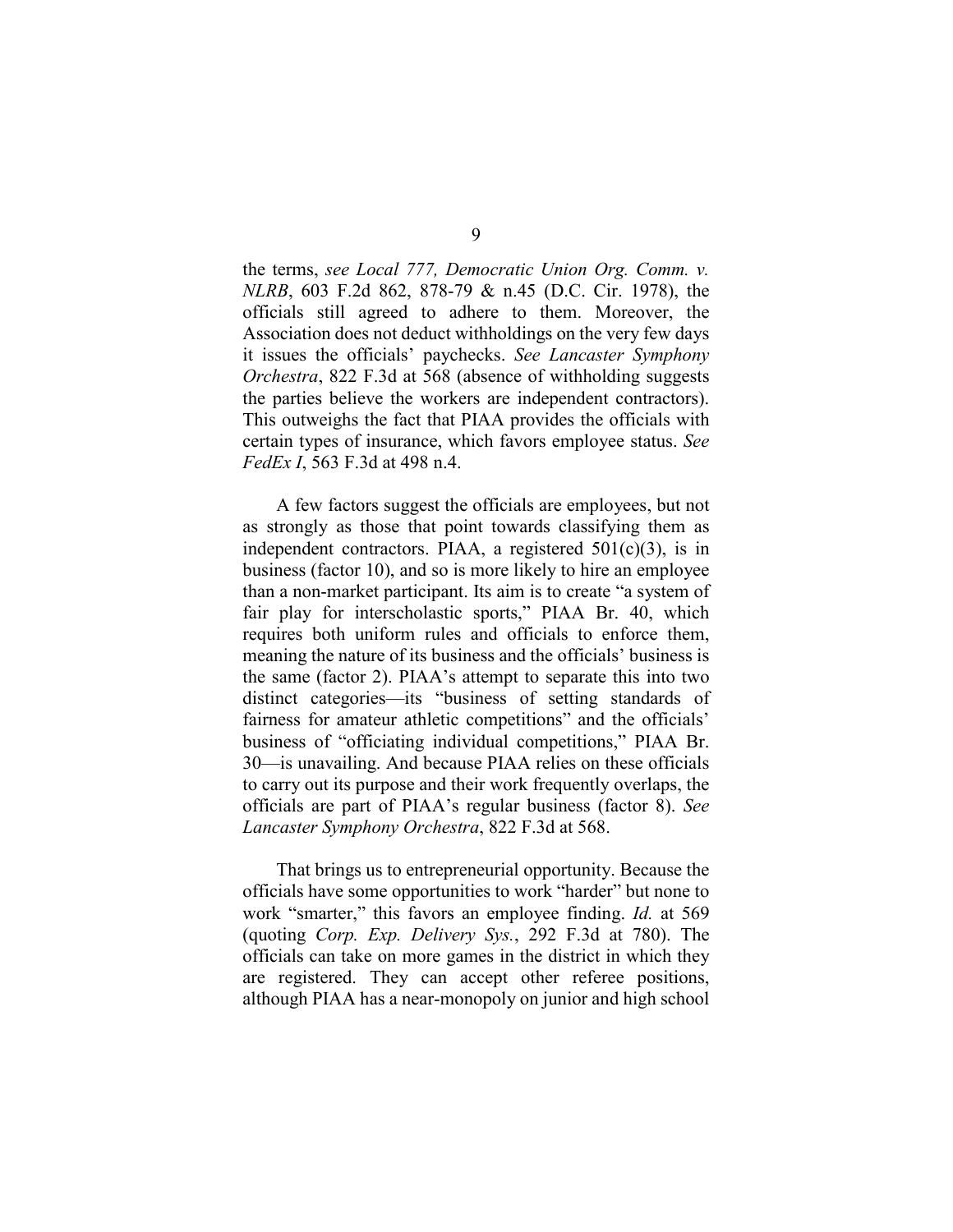level lacrosse in Pennsylvania, and there is no evidence in the record that any official has accepted another lacrosse refereeing position in Pennsylvania or elsewhere. These chances to work "harder" signify some opportunity for entrepreneurialism, but they "provide[] only miniscule support for [independentcontractor] status." *Id.* Far more important is whether officials have the chance to work "smarter." They do not. Officials have no control over the length of the games they referee, *see Corp. Exp. Delivery Sys.*, 292 F.3d at 780, and they may not hire assistants, assign games to others, or find cheaper replacements and pocket the difference, *see FedEx I*, 563 F.3d at 499-500. Combined, the evidence demonstrates only "limited opportunit[y] for entrepreneurial gain," which favors an employee finding. *Lancaster Symphony Orchestra*, 822 F.3d at 570. [3](#page-9-0)

That leaves us with the question of PIAA's control and supervision over the "means and manner" of the officials' work, and whether such work is usually done in the locality under an employer's supervision or by a specialist without supervision (factors 1 and 3). *Id.* at 566 (quoting *C.C. Eastern*, 60 F.3d at 858). In some respects, that control is significant and points towards employee status: PIAA dictates how to become

<span id="page-9-0"></span><sup>&</sup>lt;sup>3</sup> The Board relied on the test for entrepreneurial opportunity that it articulated in *FedEx Home Delivery*, 361 N.L.R.B. 610 (2014). *See PIAA*, 365 N.L.R.B. No. 107, at 4, 10-14. After argument, PIAA submitted a letter pursuant to Rule 28(j) notifying us that in *SuperShuttle DFW, Inc.*, 367 N.L.R.B. No. 75 (Jan. 25, 2019), the Board overruled that portion of *FedEx* and articulated a new approach for how to treat entrepreneurial opportunity. Despite this change, we see no need to remand. Whether the Board's approach has indeed changed is immaterial because, as *SuperShuttle* recognizes, we owe the Board no deference on matters of law, including the proper formulation of this inquiry*. Id.* at 13; *see FedEx Home Delivery v. NLRB*, 849 F.3d 1123, 1128 (D.C. Cir. 2017).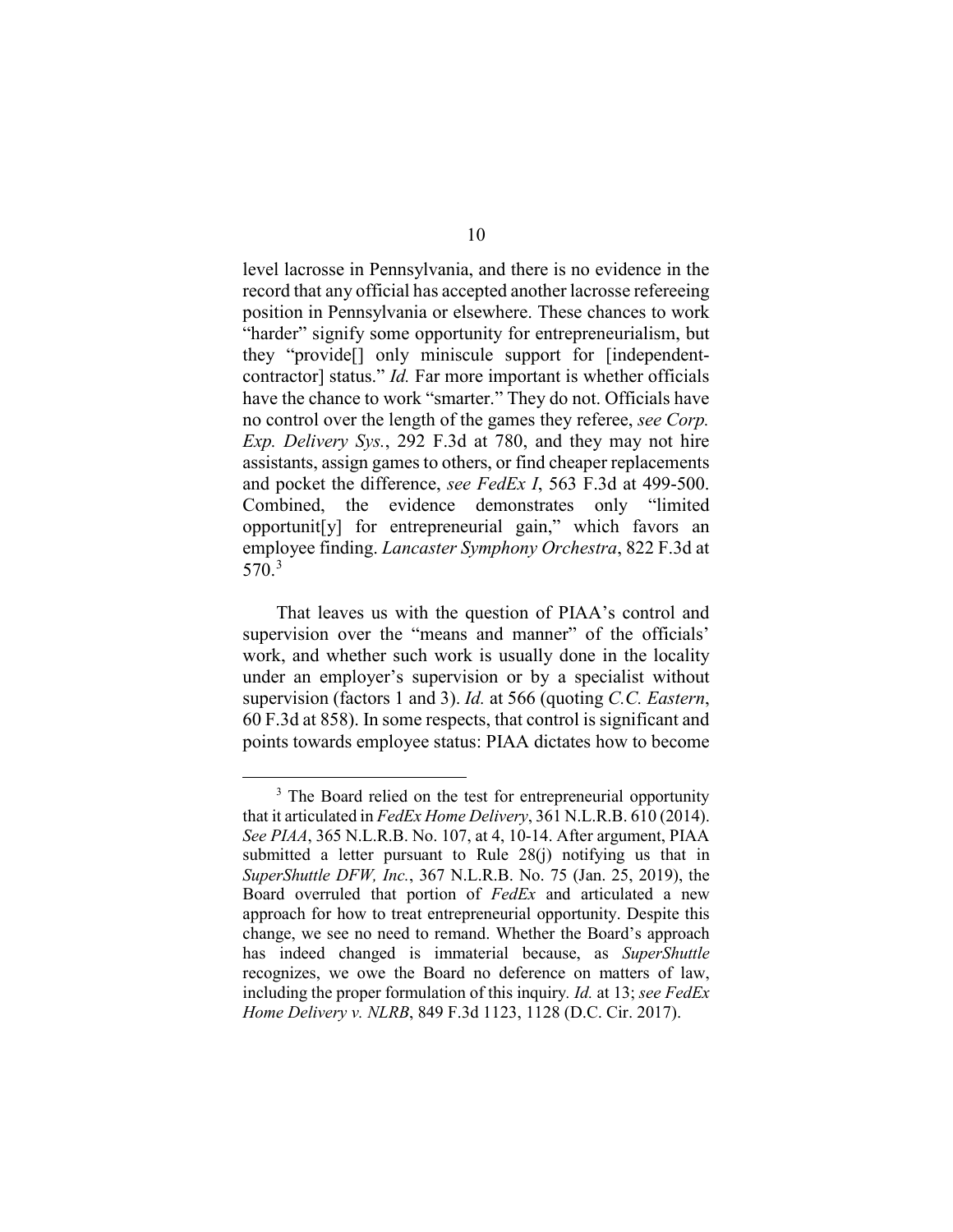and remain an official, and controls their conduct and the uniforms they must wear. *See id.* at 567. PIAA also sets the rules officials are charged with enforcing using a template from the National Federation of State High School Associations that PIAA updates as it sees fit. *See Collegiate Basketball Officials Ass'n v. NLRB* (*Big East*), 836 F.2d 143, 148 (3d Cir. 1987) (choosing to adopt another body's rules indicates control). But telling an official to call a game fairly is hardly akin to instructing a worker how to work, as the symphony conductor does when he tells the bassoonist to play a particular note soft or loud. *See Lancaster Symphony Orchestra*, 822 F.3d at 566; *Pa. Acad. of the Fine Arts*, 343 N.L.R.B. at 847 (that individual "retain[s] significant discretion" over how to execute employer's general guidance favors independent-contractor status). We recognize that this is somewhat inherent in the nature of officiating. But PIAA could exercise more control in the moment by, for example, assigning Association representatives to review calls made on the field or providing feedback to officials at the earliest possible moment. It does neither. *See Big East*, 836 F.2d at 148 (finding "significant supervisory control" where officials received feedback "at the earliest convenient moment, half-time or postgame"). Moreover, although PIAA reserves the right to suspend or disqualify officials who violate these various rules, there is no evidence that it has ever done so. That lessens some of the other indicia of control. *See Lancaster Symphony Orchestra*, 822 F.3d at 566 (that organization has and enforces detailed rules of conduct indicates significant control); *United Ins.*, 390 U.S. at 258 (same). Apart from evidence about PIAA itself, the record does not reveal whether similar refereeing in the area PIAA serves is usually done by supervised employees or independently. Factors 1 and 3 are thus a mixed bag, but on balance, they slightly favor employee status.